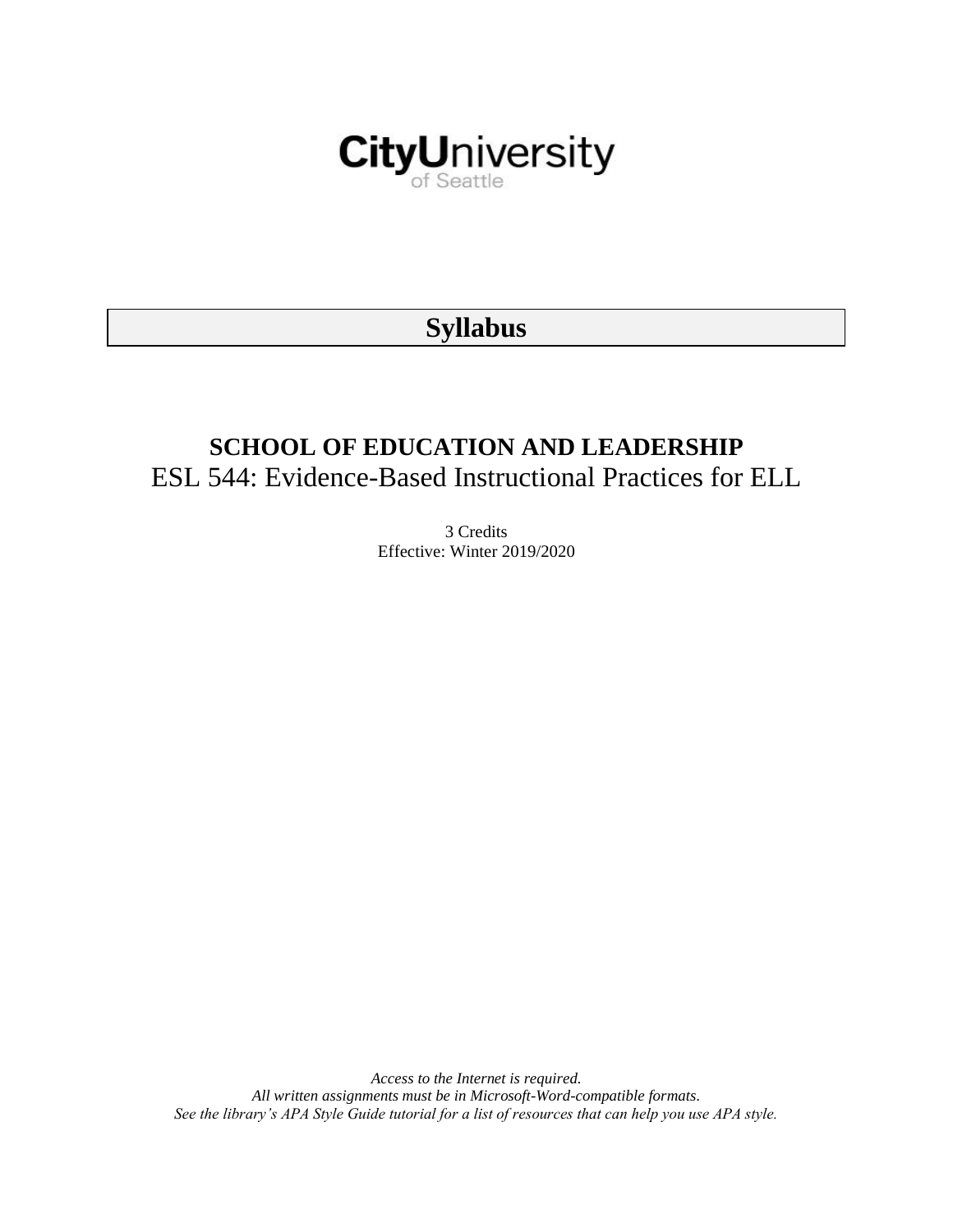# **FACULTY**

Faculty Name: FACULTY NAME

Contact Information: CONTACT INFORMATION

#### [INSTRUCTOR MAY INSERT PERSONAL MESSAGE IF DESIRED]

# **COURSE DESCRIPTION**

This course provides teacher candidates with foundational evidence-based practices in planning, instruction, and assessment for ELL students. Topics will surround ELL teaching pedagogy (such as the SIOP model, TPR, GLAD, BICs/CALPs, CALLA), and other supplemental teaching resources that can help ELL students access instruction and maintain academic rigor. This course will focus heavily on strategies for scaffolding and differentiation for ELL learners within general education settings.

## **COURSE RESOURCES**

Required and recommended resources to complete coursework and assignments are found on the course [Reading List.](https://nam03.safelinks.protection.outlook.com/?url=https%3A%2F%2Fcityu.alma.exlibrisgroup.com%2Fleganto%2Flogin%3Fauth%3DSAML&data=04%7C01%7CMMara%40cityu.edu%7C70673ce0fe0144040eda08d87472e204%7Cb3fa96d9f5154662add763d854e39e63%7C1%7C0%7C637387384066198115%7CUnknown%7CTWFpbGZsb3d8eyJWIjoiMC4wLjAwMDAiLCJQIjoiV2luMzIiLCJBTiI6Ik1haWwiLCJXVCI6Mn0%3D%7C1000&sdata=JbwP%2Fm5Q%2BMgIUWa%2FXceos%2BoiLv0DX%2B%2FL%2BNGNMbX9P8E%3D&reserved=0) The reading list can be found under Course Information in Blackboard as well as from the library homepage.

Note: Required resources that must be purchased by the student are tagged "Purchase from a vendor of your choosing." Required resources with a direct link, "Available through CityU Library", are available at no cost to students.

Students in Canada will see required resources they need to purchase tagged "Purchase from the Canadian Bookstore." Students outside the U.S. and Canada should contact their advisor or textbook coordinator for additional information.

# **COURSE OUTCOMES**

In this course, learners:

- Differentiate instruction and assessment by applying concepts, theories, and research of educational linguistics, second language acquisition, and literacy development.
- Candidates employ a variety of materials for language learning including books, visual aids, props, realia, software, internet resources, native language resources and technological resources to enhance language and content-area knowledge.
- Apply a range of teaching strategies, structures, and methods to support the development of higher level thinking skills at all levels of language proficiency.
- Plan and support English language learners' authentic engagement and interaction in a variety of learning environments (e.g., whole group, cooperative groups, independent learning, and individualized instruction).
- Construct and facilitate learning experiences that simultaneously develop English language proficiencies and discipline-specific knowledge
- Candidates develop instructional plans and assessments to support ELLs' language development across language domains and within disciplines.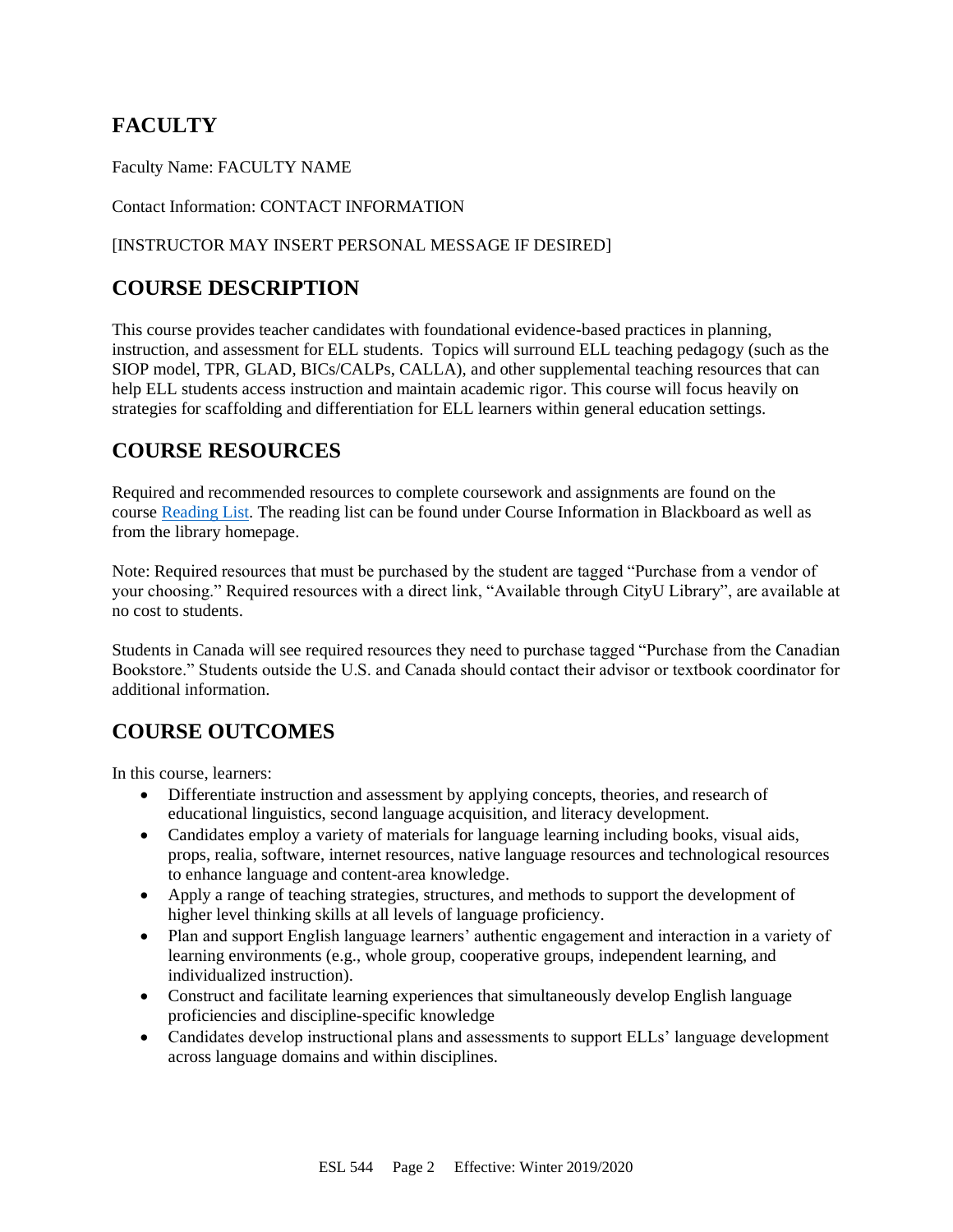• Candidates consistently reflect upon and analyze the classroom, school, and community experiences of ELLs and how such experiences influence the education of culturally and linguistically diverse populations.

# **OVERVIEW OF COURSE GRADING**

The grades earned for the course will be derived using City University of Seattle's decimal grading system, based on the following:

| <b>Overview of Required Assignments</b>                                                            | % of Final Grade |
|----------------------------------------------------------------------------------------------------|------------------|
| Strategies for Mainstream and Sheltered<br>Classes for Reading, Writing, Listening<br>and Speaking | 35%              |
| Written Response: Barriers to ELL<br>students                                                      | 15%              |
| Connection to Content Area                                                                         | 30%              |
| Participation, Engagement, and Essential<br><b>Dispositions</b>                                    | 20%              |
| <b>TOTAL</b>                                                                                       | <b>100%</b>      |

# **SPECIFICS OF COURSE ASSIGNMENTS**

The instructor will provide grading rubrics with more detail as to how this assignment will be graded.

#### Strategies for Mainstream and Sheltered Classes for Reading, Writing, Listening and Speaking

Candidates plan and teach a set of three consecutive lessons to ELL students including reading, writing, listening and speaking skills in a sheltered English program or in a mainstream classroom. Candidates determine the level of student proficiency using the ACTFL Proficiency Guidelines. Candidates use the English Language Development (ELD) standards for the State of Washington to determine instructional expectations for the students, and record the experiences in a Reflection Log. The log includes:

• Description of target students

• Learning targets

• Instructional plans with clear description of how plan models methods, techniques, and strategies discussed in text

• Explanation of how the lessons construct a learning environment that supports both English language and literacy development and content area achievement

• Explanation of how the lessons, and the methods on which they are based, accommodate cultural differences and develop cultural awareness in the classroom

• Discussion of how the use of the strategies helped develop the students' BICS and CALPs with specific examples of student responses

- Samples of all teaching materials
- Student voice evidence of learning targets achievement

• Description of the "next steps" based on student performance and the ELD standards at the conclusion of these three consecutive lessons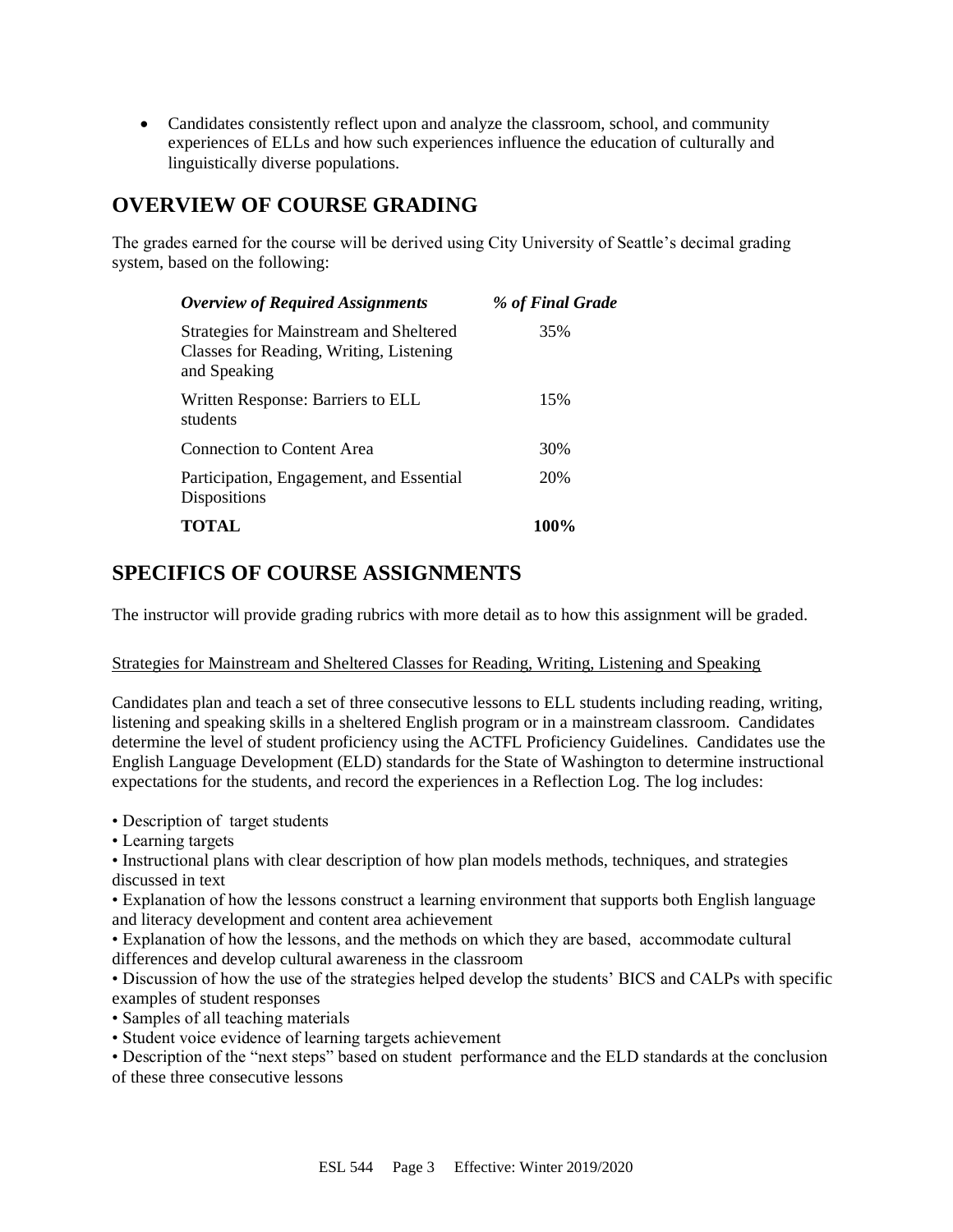• Reflection on each the lessons

| <b>Components</b>                                               | % of Grade |
|-----------------------------------------------------------------|------------|
| <b>Instructional Plans</b>                                      | 40%        |
| Reflection Log                                                  | 35%        |
| Proficiency Levels                                              | 15%        |
| Organization and appropriate use of written English conventions | 10%        |
| <b>TOTAL</b>                                                    | 100%       |

#### Written Response: Barriers to ELL students

In two 700-900 word essays, respond to the following:

1. Explain two primary barriers that ELL writers face; explain how these barriers are significant. Then, describe in detail two strategies that teachers can incorporate into their instruction that will help ELL students overcome these barriers. Cite information from your textbooks as well as a minimum of three other sources from any of City University library's databases.

2. In a detailed analysis, describe how writing assessment for ELL students differs from native-writer assessment. What adaptations will you make for writing assessments for ELL students versus nativewriter assessments.

Research supporting assessment changes: Give specific examples from your textbooks as well as a minimum of three other sources from any of City University library's databases.

| <b>Components</b>               | % of Grade |
|---------------------------------|------------|
| <b>Required Components</b>      | 30%        |
| <b>Evidence of Support</b>      | 30%        |
| <b>Terminology and Concepts</b> | 30%        |
| Organization and Conventions    | 10%        |
| <b>TOTAL</b>                    | 100%       |

#### Connection to Content Area

Identify a lesson in a general education content class such as Science or Social Studies where a section of text must be pre-taught to a group of ELL students. How will you adjust the content to make it accessible to students? What modifications and strategies will you use to allow all students to gain access to the content? This is a practical application of what you will do in a classroom and why you will choose that approach for teaching your English Language Learners in a variety of settings, small group, inclusion, pull out, replacement classes.

You must address each of the following in your response.

•Given the scenario, identify and explain four strategies and/or activities that would support the development of students' proficiency in four of the following five domains: listening, speaking, reading, writing, and visual literacy.

Candidates will identify one strategy and/or activity for each of the four domains you have chosen, making specific reference to the text provided in this exercise. • For each of your chosen domains, provide a research based rationale that supports the use of the identified strategy and/or activity and next steps. Identify what group you are instructing for: beginners/advanced beginners, intermediate, advanced.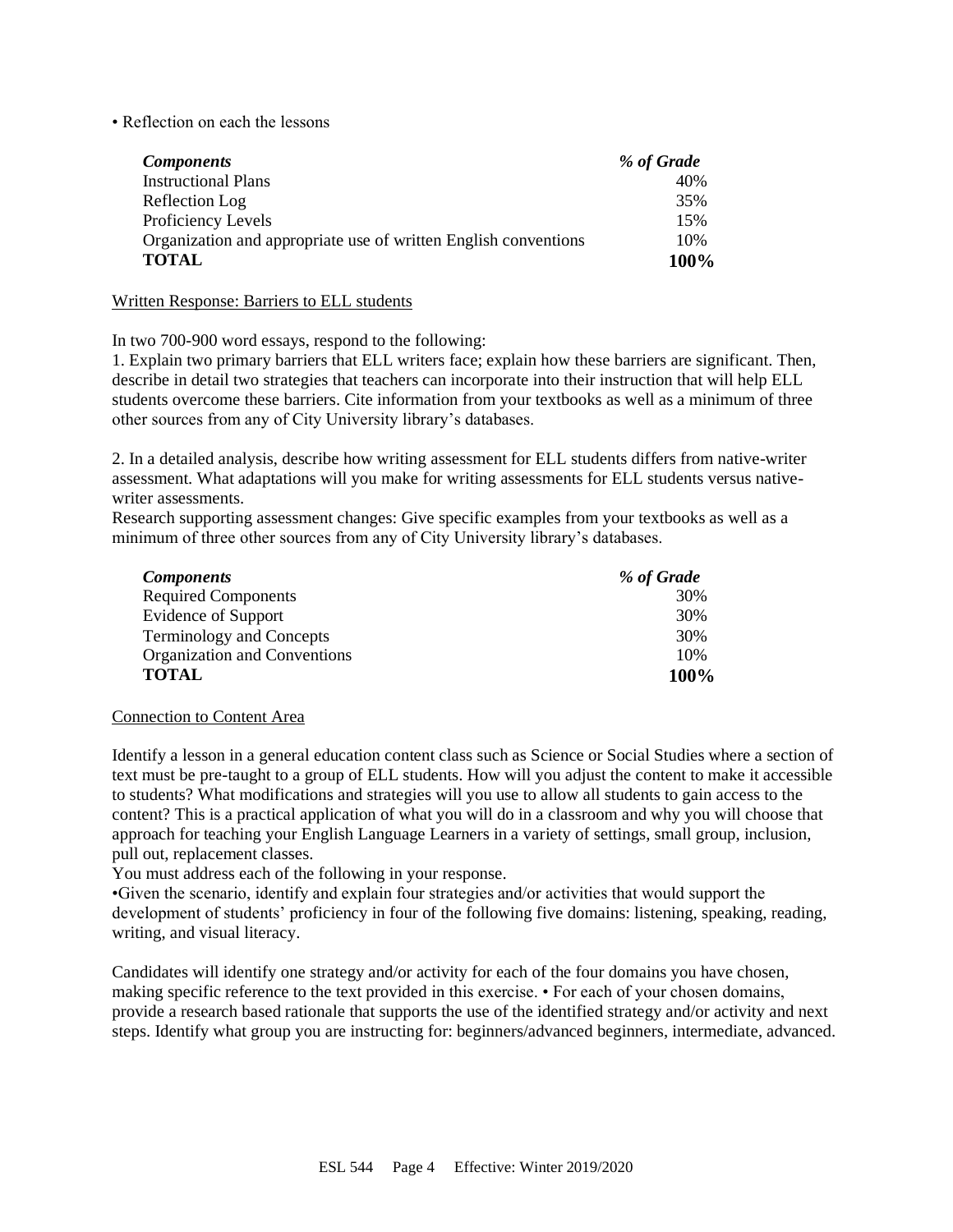| <i>Components</i>                    | % of Grade |
|--------------------------------------|------------|
| Organization and Conventions         | 10%        |
| <b>Required Components</b>           | 60%        |
| Rationale and Research-Based Support | 30%        |
| <b>TOTAL</b>                         | 100%       |

Participation, Engagement, and Essential Dispositions

Candidates should participate and engage in all classwork, including required assignments, class discussions, activities, and instructor-determined assignments. Candidates should work to meet essential dispositions criteria not only in the field, but also in their coursework, whether online or in person.

| <b>Components</b>             | % of Grade |
|-------------------------------|------------|
| Engagement                    | 50%        |
| <b>Essential Dispositions</b> | 50%        |
| <b>TOTAL</b>                  | 100%       |

### **COURSE POLICIES**

#### **Late Assignments**

LATE ASSIGNMENT

#### **Participation**

PARTICIPATION

#### **Professional Writing**

Assignments require error-free writing that uses standard English conventions and logical flow of organization to address topics clearly, completely, and concisely. CityU requires the use of APA style.

# **UNIVERSITY POLICIES**

You are responsible for understanding and adhering to all of City University of Seattle's academic policies. The most current versions of these policies can be found in the University [Catalog](https://www.cityu.edu/catalog/) that is linked from the CityU Web site.

#### **Antidiscrimination**

City University of Seattle and its staff and faculty are committed to supporting our students. We value equity, diversity, and inclusion as a way of life as well as the educational opportunities it provides. City U will not tolerate any form of discrimination based on race, color, ethnicity, sexual orientation, gender identification, socioeconomic status, or religious values. If you have experienced any discrimination based on any of the above, we encourage you to report this to the University. Please report this to your instructor. If you do not feel safe reporting this to your instructor, please report to Dr. Scott Carnz, Provost or to the Vice President of Student Affairs, Melissa Mecham.

#### **Non-Discrimination & Prohibition of Sexual Misconduct**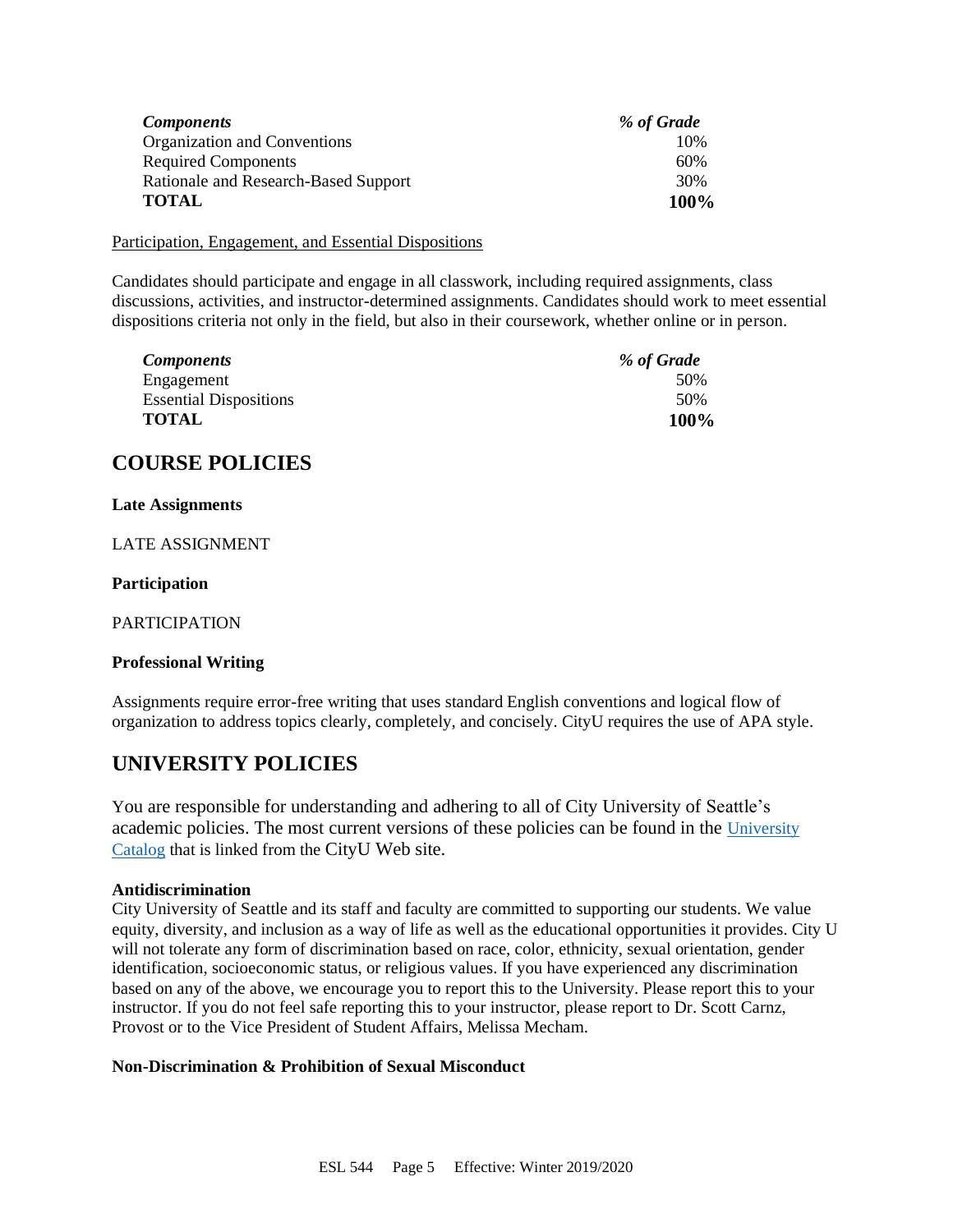City University of Seattle adheres to all federal, state, and local civil rights laws prohibiting discrimination in employment and education. The University is committed to ensuring that the education environment is bounded by standards of mutual respect and safety and is free from discriminatory practices.

In the U.S., the University is required by Title IX of the Education Amendments of 1972 to ensure that all of its education programs and activities do not discriminate on the basis of sex/gender. Sex include sex, sex stereotypes, gender identity, gender expression, sexual orientation, and pregnancy or parenting status. Sexual harassment, sexual assault, dating and domestic violence, and stalking are forms of sex discrimination, which are prohibited under Title IX and by City University of Seattle policy. City University of Seattle also prohibits retaliation against any person opposing discrimination or participating in any discrimination investigation or complaint process internal or external to the institution. Questions regarding Title IX, including its application and/or concerns about noncompliance, should be directed to the Title IX Coordinator. For a complete copy of the policy or for more information, visit <https://my.cityu.edu/titleix> or contact the Title IX Coordinator.

In Canada, in compliance with the British Columbia Human Rights Code, the Alberta Human Rights Act, WorksafeBC, and the Workers' Compensation Board of Alberta, the University believes that its environment should at all times be supportive and respectful of the dignity and self-esteem of individuals. Discrimination, harassment and bullying conduct, whether through person to person behaviour or via electronic communications such as email or social media is not acceptable and will not be tolerated. As an educational institution, it is our responsibility to cultivate an environment of excellence, equity, mutual respect and to recognize the value and potential of every individual. The University will take all necessary steps to meet or exceed the requirements of the law to prevent discrimination, harassment and bullying. The Respectful Workplace Policy for the prevention of discrimination, harassment and bullying policy and procedure can be found at <https://www.cityu.edu/discover-cityu/about-cityu/> under the Policies section or at <https://www.cityuniversity.ca/about/>.

#### **Religious Accommodations**

City University of Seattle has a policy for accommodation of student absences or significant hardship due to reasons of faith or conscience, or for organized religious activities. The University's policy, including more information about how to request an accommodation, is available in the University Catalog and on the my.cityu.edu student portal. Accommodations must be requested by the 20% mark of this course (e.g. day 14 of a ten-week course, day 7 of a 5-week course) using the Religious Accommodations Request Form found on the student dashboard in the my.cityu.edu student portal.

#### **Academic Integrity**

Academic integrity in students requires the pursuit of scholarly activity that is free from fraud, deception and unauthorized collaboration with other individuals. Students are responsible for understanding CityU's policy on academic integrity and adhering to its standards in meeting all course requirements. A complete copy of this policy can be found in the University Catalog in the section titled [Academic Integrity Policy](https://www.cityu.edu/catalog/;) under Student Rights & Responsibilities.

#### **Attendance**